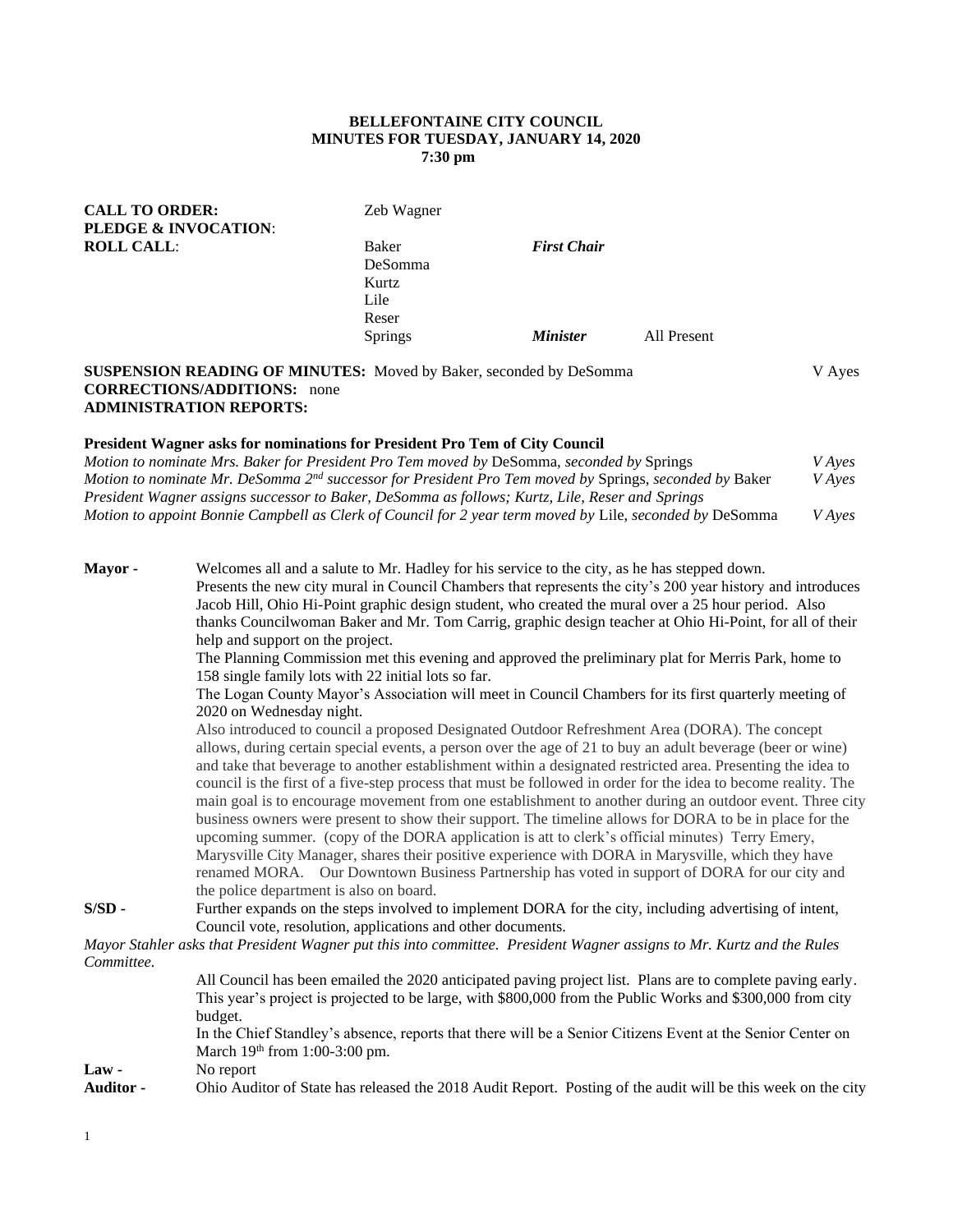|                       | Website.                                                                                                                                                                                                                                                                                                                                                                               |
|-----------------------|----------------------------------------------------------------------------------------------------------------------------------------------------------------------------------------------------------------------------------------------------------------------------------------------------------------------------------------------------------------------------------------|
| <b>Police Chief -</b> | Absent                                                                                                                                                                                                                                                                                                                                                                                 |
| <b>Fire Chief -</b>   | Absent                                                                                                                                                                                                                                                                                                                                                                                 |
| <b>Engineer-</b>      | No report                                                                                                                                                                                                                                                                                                                                                                              |
| Code Enf-             | No report                                                                                                                                                                                                                                                                                                                                                                              |
| Parks & Rec-          | The Winter Walking Program is in its third year at Bellefontaine Elementary School, the second year at                                                                                                                                                                                                                                                                                 |
|                       | Indian Lake High School, and first year at Benjamin Logan Elementary School. The program will run on<br>Monday through Thursday from January 7th to March 14th at BES and ILHS. At BLES, the program will<br>be held on Monday and Wednesday. The time is from 6 to 7:30 each evening. The program is held in<br>conjunction with Healthy Habits, Healthy You and Mary Rutan Hospital. |
| <b>Economic Dev-</b>  | DORA is a positive for the city. It will create a positive for visitors shopping and dining experience and<br>create a great partnership between downtown businesses.                                                                                                                                                                                                                  |
|                       | Explains the opportunity zone from Carter Ave. to US 33 including capital gains and tax. More online at<br>loganeounty ohio.com/oz                                                                                                                                                                                                                                                     |
|                       | Welcomes Council and Administration to attend a mock site selection program on February $12th$ from 1:30<br>to 3:30 at the County Road 130 property.                                                                                                                                                                                                                                   |
|                       | Jim Jordan will be in attendance at the monthly Impact Meeting on the $21st$ in the Mary Rutan Community<br>Room.                                                                                                                                                                                                                                                                      |
| <b>DP&amp;L-</b>      | No report                                                                                                                                                                                                                                                                                                                                                                              |
| Mayor-                | Presents the State of the City address. (copy att to clerk's official minutes)                                                                                                                                                                                                                                                                                                         |

# **REPORTS OF STANDING COMMITTEES:**

| Finance –          | Explained ordinances/resolutions on the agenda. Announces a Finance Committee meeting to be held on                              |
|--------------------|----------------------------------------------------------------------------------------------------------------------------------|
|                    | January 22 <sup>nd</sup> , at 5:30 pm in Council Chambers for the 2020 budget.                                                   |
| <b>Rules -</b>     | No report                                                                                                                        |
| Safety -           | No report                                                                                                                        |
| <b>Utilities -</b> | Announces a Utility Committee on the $17th$ in Council Chambers at 8:30. Explained ordinance on the                              |
|                    | agenda.                                                                                                                          |
| <b>Streets -</b>   | No report                                                                                                                        |
|                    | <b>Sidewalks, Curbs &amp; Parks -</b> Handed out minutes for the Joint Rec District Board meeting. (copy att to clerk's official |
|                    | Minutes) Winter Walking Program starts on January 6 <sup>th</sup> .                                                              |
| Audit $-$          | No report                                                                                                                        |

**COMMUNICATIONS FROM CITIZENS:** Jack Haven, B2, 500 Gunn Town Rd., comments that the walking program is great for health and well being. The DORA program would be a fantastic downtown addition. Although alcohol is a gateway drug in his opinion. Medical cannabis is medically approved in Ohio and it is his opinion that it would be in the best interest to have a dispensary. Asks Council to consider this.

*Harold Brown, 1882 SR 47 W is asking to hook into city water. Asks that Council consider passing Ordinance 20-06. His well has gone dry and his family has been without water for a week.*

# **INTRODUCTION OF ORDINANCES:**

#### **1. ORDINANCES FOR 1ST READING**

R20-01 A. A RESOLUTION AUTHORIZING MICROSURFACING OF US ROUTE 33 FROM STRAIGHT LINE MILE 15.67 TO STRAIGHT LINE MILE 21.52, MORE OR LESS, WITH A PORTION IN THE CITY OF BELLEFONTAINE, OHIO. **FINANCE**

| Adoption- | Moved by Baker, seconded by Springs | V Ayes |
|-----------|-------------------------------------|--------|
|-----------|-------------------------------------|--------|

20-02 B. AN ORDINANCE AUTHORIZING THE SERVICE-SAFETY DIRECTOR TO SEEK PROPOSALS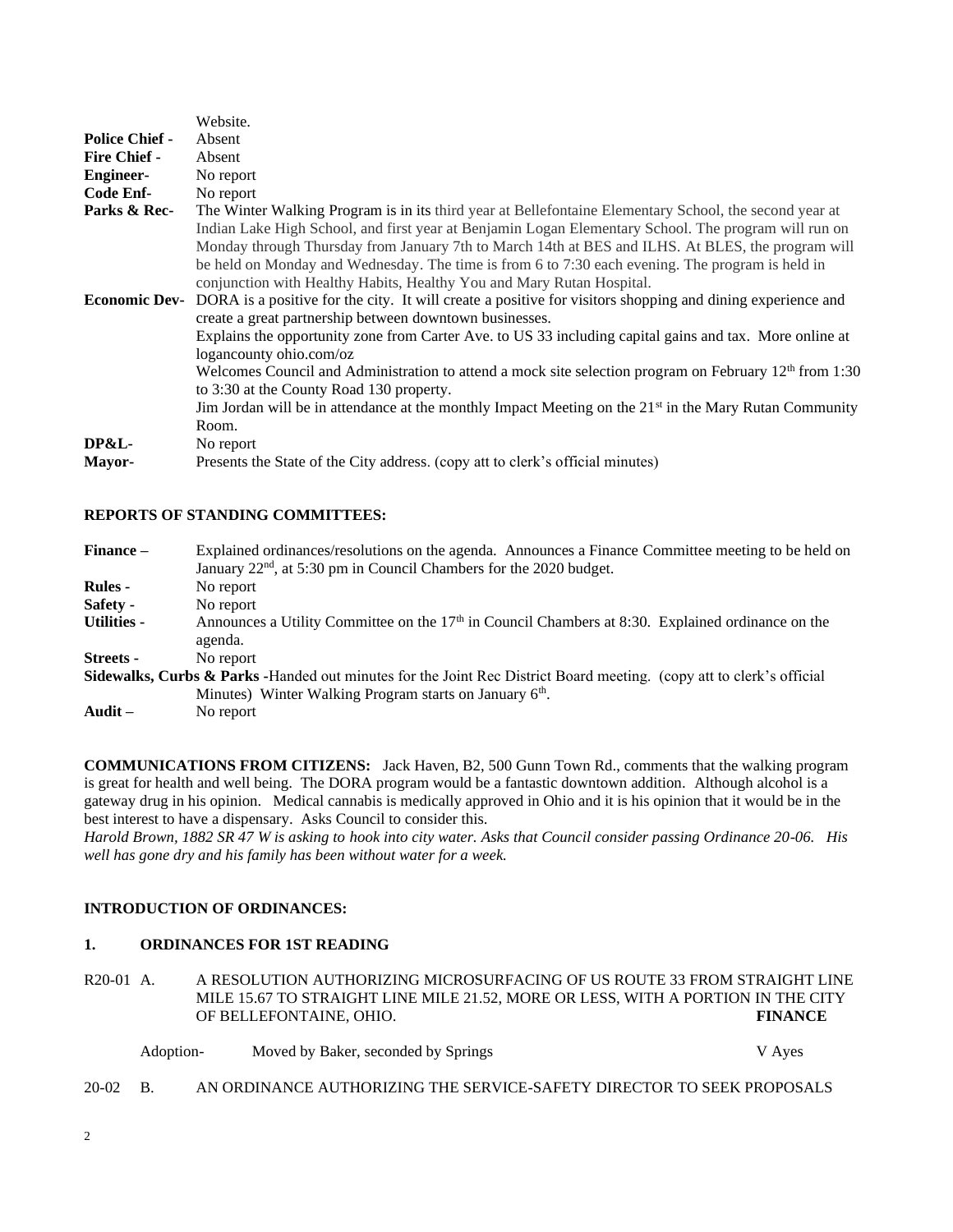|                               | AND/OR ADVERTISE FOR BIDS AND ENTER INTO CONTRACT WITH THE SELECTED<br>CONTRACTOR AND/OR BIDDERS FOR THE 2020 STREET RESURFACING PROJECT AND<br>DECLARING AN EMERGENCY IN THE CITY OF BELLEFONTAINE, OHIO.                                                                                                                                                   |                                                                                                                                                                                                     |                            |
|-------------------------------|--------------------------------------------------------------------------------------------------------------------------------------------------------------------------------------------------------------------------------------------------------------------------------------------------------------------------------------------------------------|-----------------------------------------------------------------------------------------------------------------------------------------------------------------------------------------------------|----------------------------|
| 3RR-<br>Passage-<br>Adoption- |                                                                                                                                                                                                                                                                                                                                                              | Moved by Baker, seconded by Springs                                                                                                                                                                 | V Ayes                     |
| R20-03 C.                     |                                                                                                                                                                                                                                                                                                                                                              | A RESOLUTION ESTABLISHING A NEW REVENUE ACCOUNT, CREDIT CARD PROCESSING<br>FEES, WITHIN THE GENERAL FUND (101).                                                                                     | <b>FINANCE</b>             |
| Adoption-                     |                                                                                                                                                                                                                                                                                                                                                              | Moved by Baker, seconded by DeSomma                                                                                                                                                                 | V Ayes                     |
|                               |                                                                                                                                                                                                                                                                                                                                                              | Motion to waive the 48 Hour Notification Suspension Rule moved by Baker, seconded by Springs                                                                                                        | <b>V</b> Ayes              |
| $20 - 04$<br>D.               |                                                                                                                                                                                                                                                                                                                                                              | AN ORDINANCE AMENDING ORD. 11-3 AUTHORIZING THE SERVICE-SAFETY DIRECTOR<br>TO HIRE UP TO TWO (2) PART TIME JANITORS FOR CITY HALL AND DECLARING AN<br>EMERGENCY IN THE CITY OF BELLEFONTAINE, OHIO. | <b>FINANCE</b>             |
| 3RR-<br>Passage-<br>Adoption- |                                                                                                                                                                                                                                                                                                                                                              | Moved by Baker, seconded by Springs                                                                                                                                                                 | V Ayes                     |
|                               |                                                                                                                                                                                                                                                                                                                                                              | Motion to waive the 48 Hour Notification Suspension Rule moved by Baker, seconded by Kurtz                                                                                                          | <b>V</b> Ayes              |
| R20-05 E.                     | A RESOLUTION APPROVING THE BELLEFONTAINE COMMUNITY REINVESTMENT AREA<br>PROJECT APPLICATION CAMPBELL LANDING L.P. AND TO ENTER INTO A COMMUNITY<br>REINVESTMENT AREA AGREEMENT WITH SAID APPLICANT AND DIRECTING THE<br>HOUSING OFFICER AND CITY AUDITOR TO TAKE ALL NECESSARY ACTIONS TO<br>EFFECUATE THE TAX EXEMPTIONS GRANTED THEREIN.<br><b>FINANCE</b> |                                                                                                                                                                                                     |                            |
| Adoption-                     |                                                                                                                                                                                                                                                                                                                                                              | Moved by Baker, seconded by DeSomma<br>Kurtz-abstain (employed by Marker)                                                                                                                           | V Ayes                     |
|                               |                                                                                                                                                                                                                                                                                                                                                              | Motion to waive the 48 Hour Notification Suspension Rule moved by Springs, seconded by DeSomma                                                                                                      | <b>V</b> Ayes              |
| 20-06<br>F.                   | AN ORDINANCE AUTHORIZING THE EXTENSION OF WATER UTILITY SERVICE OUTSIDE<br>THE CORPORATION LINE OF THE CITY OF BELLEONTAINE TO THAT CERTAIN PROPERTY<br>LOCATED AT 1882 STATE ROUTE 47 W, HARRISON TOWNSHIP, LOGAN COUNTY, OHIO, AND<br>DECLARING AN EMERGENCY IN SAID CITY.<br><b>UTILITIES</b>                                                             |                                                                                                                                                                                                     |                            |
| 3RR-<br>Passage-<br>Adoption- |                                                                                                                                                                                                                                                                                                                                                              | Moved by Springs, seconded by DeSomma<br>Moved by Springs, seconded by Kurtz<br>Moved by Springs, seconded by DeSomma                                                                               | V Ayes<br>V Ayes<br>V Ayes |
| 2.                            |                                                                                                                                                                                                                                                                                                                                                              | <b>ORDINANCES FOR 2ND READING</b>                                                                                                                                                                   |                            |
| 3.                            |                                                                                                                                                                                                                                                                                                                                                              | <b>ORDINANCES FOR 3RD READING</b>                                                                                                                                                                   |                            |

# **COMMUNICATIONS FROM CLERK:** Reminds all to file the ethics report by May 15<sup>th</sup>.